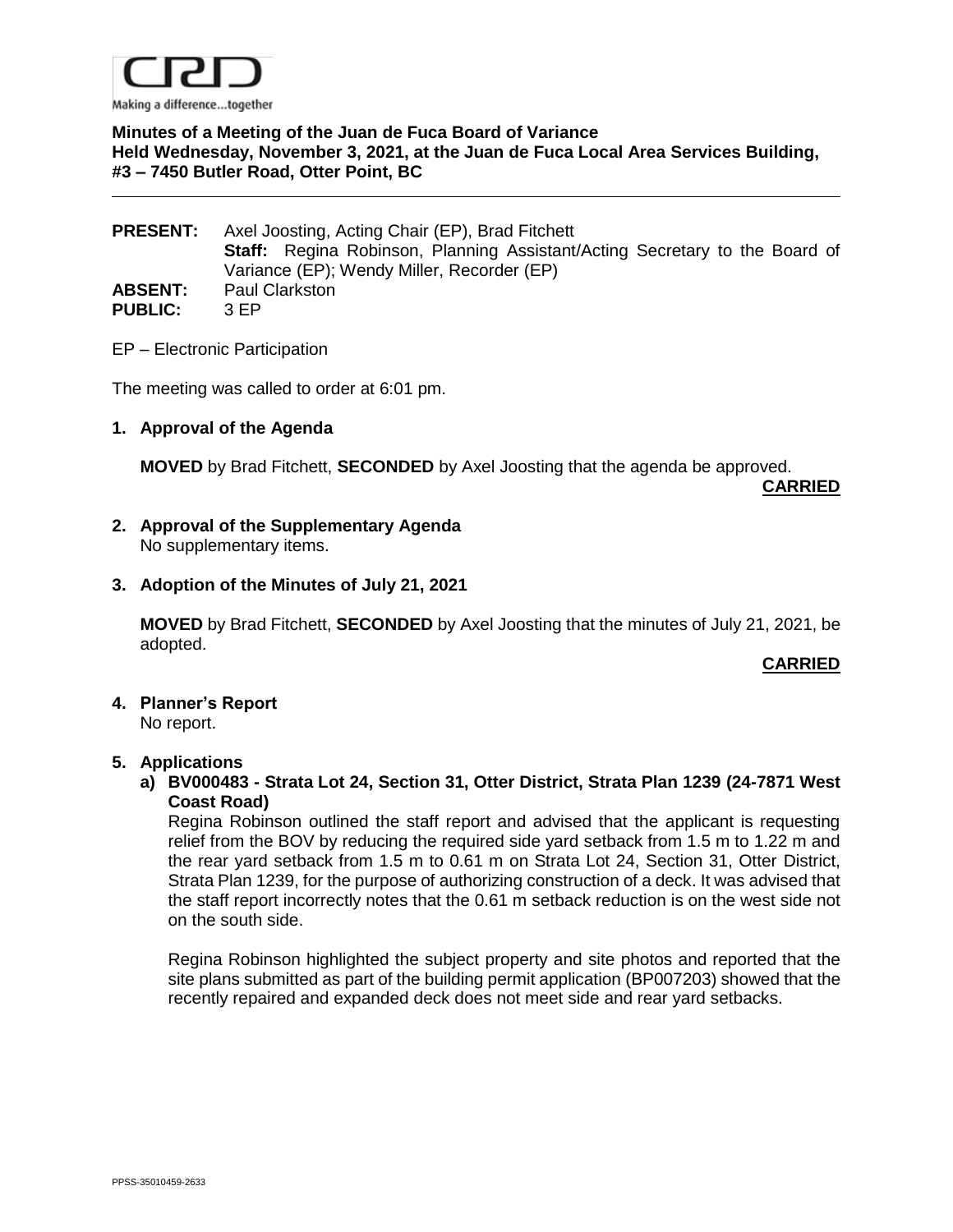The Acting Chair confirmed that the applicant was present.

**MOVED** by Brad Fitchett, **SECONDED** by Axel Joosting that having considered the matters set out in Section 542(1)(c) of the *Local Government Act*, and having found that undue hardship would be caused to the applicant if Section 4.9(3) of CRD Mobile Home Parks Bylaw No. 377, was complied with, that application BV000483 requesting permission from the Board of Variance in accordance with Section 540 of the *Local Government Act* to grant a minor variance to Bylaw No. 377, 4.9(3) by reducing the required side yard setback from 1.5 m to 1.22 m and the rear yard setback from 1.5 m to 0.61 m on Strata Lot 24, Section 31, Otter District, Strata Plan 1239, for the purpose of authorizing construction of a deck, be approved and that if construction is not substantially started within 2 years after the date of this order, the order shall terminate.

#### **CARRIED**

# **b) BV000485 - Lot B, Sections 7 and 118, Otter District, Plan VIP51493 (4527 Otter Point Road)**

Regina Robinson outlined the staff report and advised that the applicant is requesting relief from the Board of Variance by reducing the required front yard setback for accessory buildings from 15 m to 6.6 m for the purpose of authorizing the completion of a studio that does not conform with the siting requirements for accessory buildings and structures.

Regina Robinson highlighted the subject property, site plan, foundation survey and site photos. It was advised that the BOV recently approved a variance request for the studio (BV000475); however, the foundation survey required as part of the building permit process confirmed that a further variance was required.

Regina Robinson directed attention to the applicant's hardship statement as included in the staff report and confirmed that no comments were received in response to the notice of intent mailed to the owners and occupiers of land within 50 m of the subject property.

The Acting Chair confirmed that the applicant was present.

A BOV member stated that he viewed the property from the road. The structure will be sited adjacent to the road and will be shielded by a hedge.